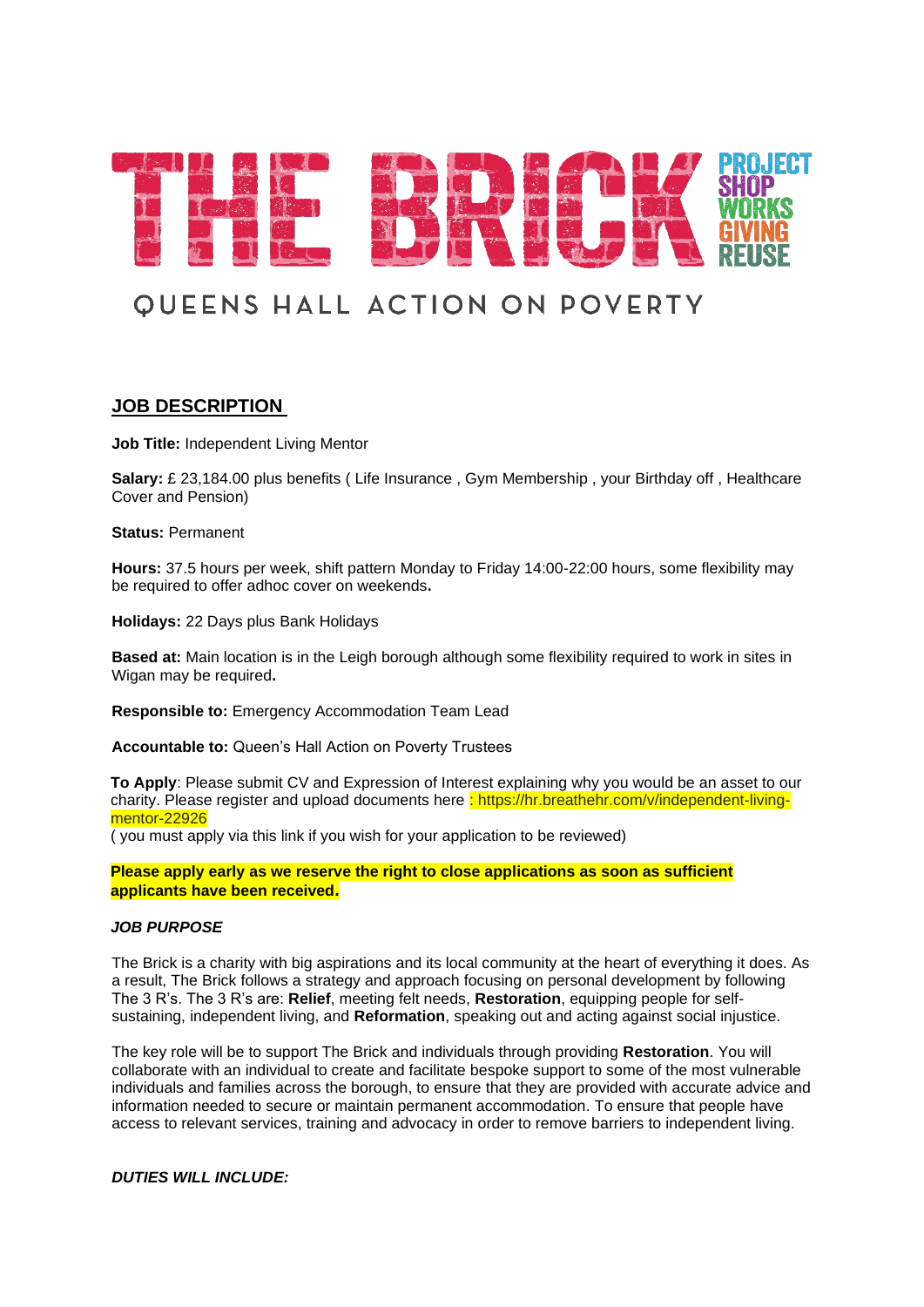• To support people in a positive way by focusing on their personal development. The aim is to equip people with the skills and confidence to progress into independent living.

• To work as part of a team, internally and within the Greater Manchester Combined Authority, in order to achieve the best interests for each individual, liaising with other professional agencies and the Asset Coach team. To identify future housing options and co-produce an action plan to achieve this.

• To ensure that individuals have an understanding of financial management in preparation for independent living, including focus on rent payment and budget creation

• To ensure that individuals are safe, inspired and engaged to reach any goals they have set for themselves

• To understand that individuals may have experienced tough life experiences and may require a greater level of understanding, thoughtfulness and empathy

• To work with people to identify their abilities. Promote and encourage the attendance of internal and external groups and training where appropriate.

- Ensure that privacy and dignity is maintained at all times
- Develop knowledge of local community resources

• Develop and maintain effective working relationships with other agencies including, but not limited to, housing agencies, social services, mental health team, tenancy support services and alcohol and drug services

• Provide information requested by internal and external stakeholders accurately and on time.

• Attend promotions, external meetings and case conferences about the service.

• Liaise with other service providers, both statutory and non-statutory, to ensure that individuals can access and use all appropriate services to meet their needs.

### **QUALIFICATIONS AND SKILLS**

#### *Suitable candidate should have:*

• Ability to network, build enabling relationships and work effectively in a multi-agency context across the Wigan Borough.

• Have an understanding of complex needs and how support can *be* facilitated to those most vulnerable.

• An ability to communicate effectively both verbally and in writing (English) and to collate and evidence work/ outcomes using case management databases.

- A can-do attitude and willingness to undertake a varied workload
- A resilient nature and the ability to handle challenging behaviour
- Ability to show empathy with individuals while maintaining professional boundaries
- An understanding of the needs and challenges of those experiencing homelessness, including those who have support needs including drug, alcohol and mental health needs

• An awareness of key public health messages relating to contagious and spreadable disease

• Experience of working with and supporting volunteers and staff with lived experience.

#### **PARTNERSHIP WORKING**

The Brick is committed to delivering Wigan Council's Deal approach and as such we are asking for applicants who adopt the 3 core behaviours being; **positive, accountable and courageous**. We are looking for innovation and creativity, The Brick is not afraid to do things differently and pilot new initiatives to trial and test new ideas.

**OTHER**

#### **Health and Safety**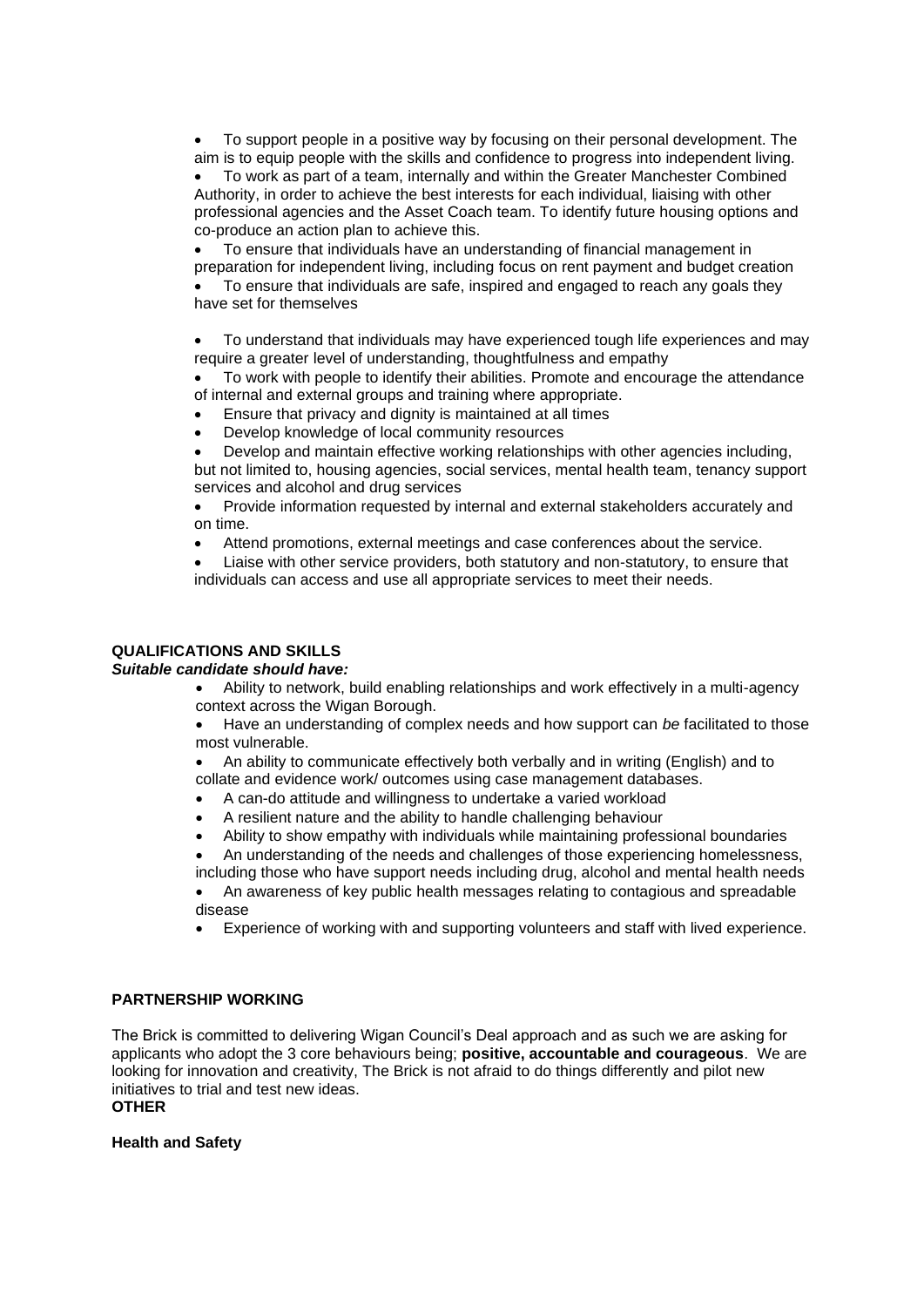In line with Health and Safety and Lone Working Policies, take reasonable care of personal health and safety and the health and safety of colleagues, mentors and service users and other persons who may be affected by acts and omissions.

Reporting any incidents and Safeguarding concerns in a timely and effective manner following the Wigan tier report system.

#### **Diversity**

Understand and implement The Brick's Equality and Diversity Policy

#### **Out of Hours**

You may on occasions be expected to undertake work in the early mornings, evenings and weekends to ensure full delivery.

Be willing to undertake and assist in fundraising activities which may occur out of hours.

Promoting fundraising for the Charity

#### **General**

To be responsible to the Emergency Accommodation Team Lead

The post holder will be expected to:

Perform any other duties consistent with the broad objectives of the post.

Participate in individual performance review and respond to agreed objectives.

Attend case management and managerial supervision as required.

Attend and be an active participant in team meetings, team training and other internal meetings etc.

Attend external meetings, forums, conferences, training etc. as required by Queen's Hall Action on Poverty.

Being aware of professional standards expected in the service, in terms of holistic person-centred delivery, required ongoing personal and professional development.

Maintain up-to-date knowledge of legislation, national and local policies, procedures, recommendations and guidelines

Take responsibility for ensuring that legal obligations regarding information which is processed for both mentors and staff is kept accurate, confidential, secure and in line with the Data Protection Act (1998) and Confidentiality Policies.

Not abuse their official position for personal gain, to seek advantage of further private business or other interests in the course of their official duties.

To undertake other such duties consistent with the post, as jointly agreed between the post holder and Queen's Hall Action on Poverty

To at all times deliver the service in line with and adhere to the Policies and Procedures

To undertake other duties when required in order to aid in the smooth running of the Project.

To promote good communication within The Brick and the Charity as a whole.

To ensure good time management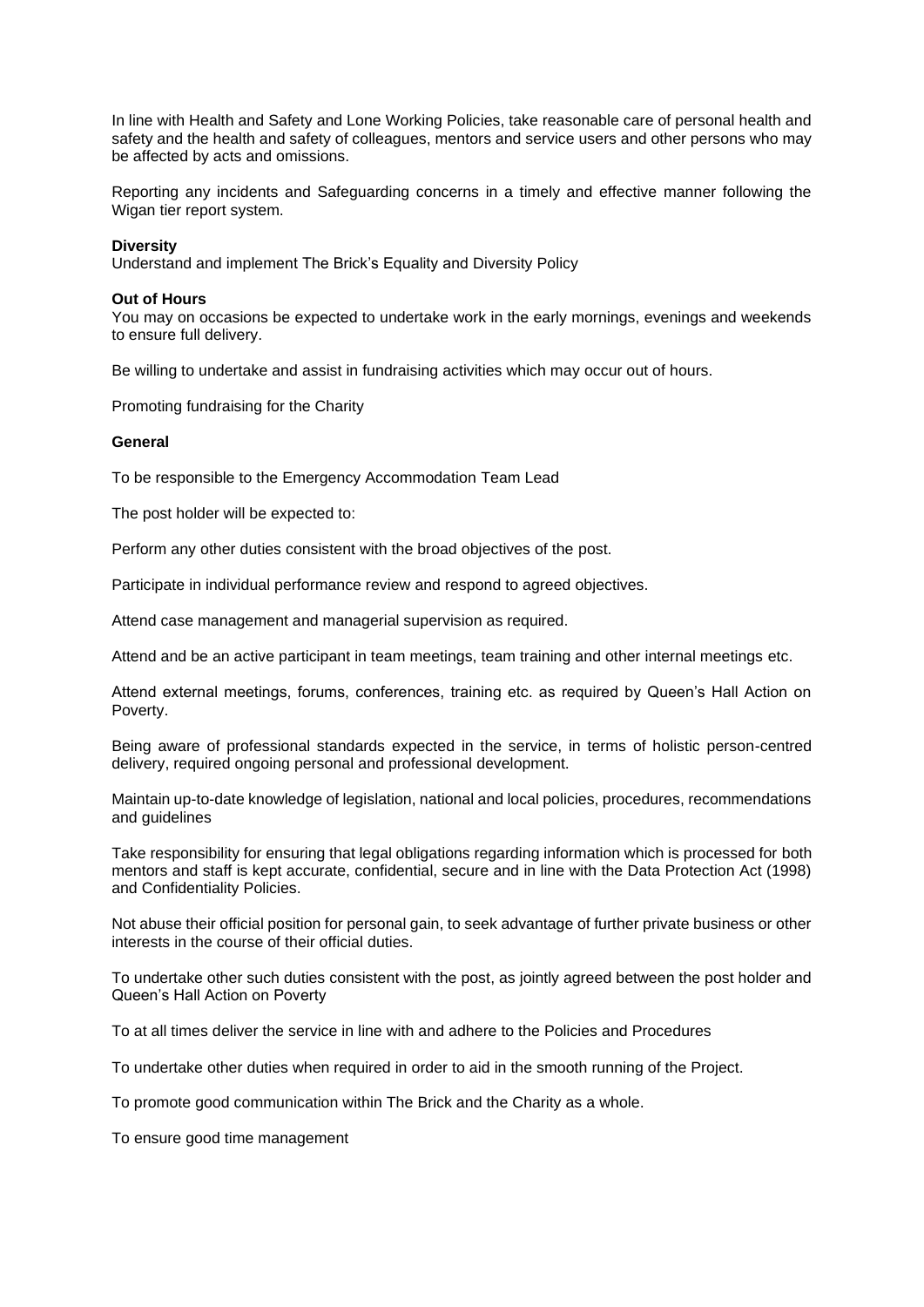*Queen's Hall Action on Poverty are committed to the safeguarding and protection of all young people and adults, In line with our Safeguarding policies. We will carefully select, train and support all those with any responsibility within the Charity, in accordance with our rigorous recruitment and selection policies.* 

# **Person Specification Independent Living Mentor**

|                                      | Essential    | Desirable | How to be achieved      |
|--------------------------------------|--------------|-----------|-------------------------|
| Degree, NVQ or GCSE                  |              |           |                         |
| qualifications ir you should have    | $\checkmark$ |           | <b>Application form</b> |
| relevant amount of experience and    |              |           |                         |
| willingness to learn.                |              |           |                         |
| Knowledge of housing and welfare     | ✓            |           | Application form and    |
| benefits and relevant legislation    |              |           | interview               |
| Experience of budgeting control or   |              |           |                         |
| basic financial management and       | ✓            |           | Application form and    |
| the ability to create positive money |              |           | interview               |
| management plans                     |              |           |                         |
| Experience of working respectfully   |              |           |                         |
| with individuals offering advice,    |              |           | Application form and    |
| quidance and support and             |              |           | interview               |
| appropriate housing related          |              |           |                         |
| information                          |              |           |                         |
| Understanding of and a total         |              |           |                         |
| commitment to promoting and          |              |           |                         |
| implementing equal opportunities,    |              |           | Application form and    |
| diversity and inclusion for all      |              |           | interview               |
| people who may be experiencing       |              |           |                         |
| difficult times                      |              |           |                         |
| The ability to provide mentoring     |              |           |                         |
| to                                   |              |           | Application form and    |
| encourage people to feel more        |              |           | interview               |
| empowered                            |              |           |                         |
| Excellent active listening and       |              |           |                         |
| negotiating skills. Ability to       |              |           | Application form and    |
| demonstrate empathy with an          |              |           | interview               |
| ability to see beyond the            |              |           |                         |
| <i>immediate crisis</i>              |              |           |                         |
| Excellent<br>communication<br>and    |              |           | Application form and    |
| interpersonal skills                 |              |           | interview               |